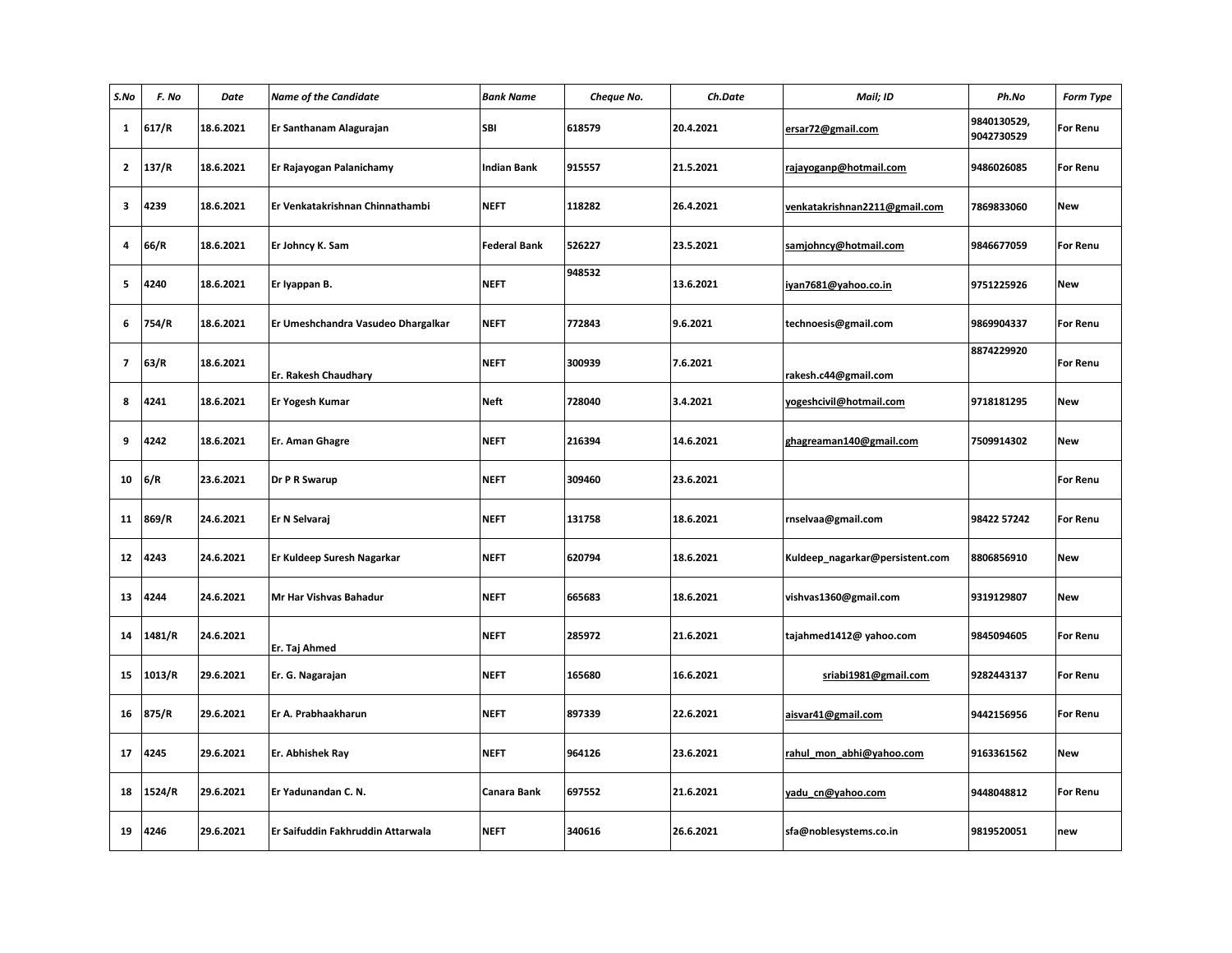| 20 | 1483/R | 29.6.2021 | Er C.H.Prakash                    | <b>NEFT</b> | 970041  | 25.6.2021 | nishicon@gmail.com                           | 9845005566  | <b>For Renu</b> |
|----|--------|-----------|-----------------------------------|-------------|---------|-----------|----------------------------------------------|-------------|-----------------|
| 21 | 895/R  | 29.6.2021 | Er Arun Kumar                     | <b>NEFT</b> | 928413  | 28.6.2021 | arunkumar5057@gmail.com                      | 8588877003  | <b>For Renu</b> |
| 22 | 1493/R | 30.6.2021 | Er. Jyoti Patil                   | <b>NEFT</b> | 779374  | 29.5.2021 | jyoti@nadigconsulting.com                    | 9845979181  | <b>For Renu</b> |
| 23 | 4247   | 30.6.2021 | Er Bhavaraju Venkata Leela Prasad | <b>NEFT</b> | 805251  | 29.5.2021 | leelabvl@gmail.com                           | 8106086266  | new             |
| 24 | 4248   | 30.6.2021 | Abhay Shankar Shukla              | <b>NEFT</b> | 140014  | 18.6.2021 | abhayshankarshukla1999 @gmail.com 9170959443 |             | new             |
| 25 | 4249   | 30.6.2021 | Alok kumar                        | <b>NEFT</b> | 755630  | 20.6.2021 | aalokverma1472@gmail.com                     | 8181840287  | new             |
| 26 | 4250   | 30.6.2021 | Amogh Harsh                       | <b>NEFT</b> | 346309  | 17.6.2021 | amoghharsh524@gmail.com                      | 9717720408  | new             |
| 27 | 4251   | 30.6.2021 | Aryan Amitabh                     | <b>NEFT</b> | 448335  | 18.6.2021 | aryan261001@gmail.com                        | 9695354339  | new             |
| 28 | 4252   | 30.6.2021 | <b>Siddarth Srivastava</b>        | <b>NEFT</b> | 749672  | 20.6.2021 | siddharth.98.007@gmail.com                   | 9191000456  | new             |
| 29 | 4253   | 30.6.2021 | Himanshu Singh                    | <b>NEFT</b> | 61604   | 21.6.2021 | himp2798@gmail.com                           | 8077388455  | new             |
| 30 | 4254   | 30.6.2021 | <b>Hritik Raman Sharma</b>        | <b>NEFT</b> | 334924  | 18.6.2021 | hritikramansharma@gmail.com                  | 7860513195  | new             |
| 31 | 4255   | 30.6.2021 | <b>Mohit Sharma</b>               | <b>NEFT</b> | 558198  | 19.6.2021 | mohitsharma9717191271@gmail.com 9717191271   |             | new             |
| 32 | 4256   | 30.6.2021 | Vansh                             | <b>NEFT</b> | 876633  | 20.6.2021 | Vanshmalik1105@gmail.com                     | 8958029717  | new             |
| 33 | 4257   | 30.6.2021 | <b>Prakash Pandey</b>             | <b>NEFT</b> | 743734  | 18.6.2021 | shriprakashkarvi9838@gmail.com               | 9696171582  | new             |
| 34 | 4258   | 30.6.2021 | Abhisek kumar                     | <b>NEFT</b> | 810944  | 20.6.2021 | AK252441@gmail.com                           | 7351771642  | new             |
| 35 | 4259   | 30.6.2021 | <b>Adarsh Pandey</b>              | <b>NEFT</b> | 168080  | 18.6.2021 | 98adarsh30@gmail.com                         | 9648935843  | new             |
| 36 | 4260   | 30.6.2021 | Akash Yadav                       | <b>NEFT</b> | 4043108 | 20.6.2021 | Yadav.aakash34@gmail.com                     | 8586034341  | new             |
| 37 | 4261   | 30.6.2021 | Alim Raza                         | <b>NEFT</b> | 152640  | 18.6.2021 | alimraza.sm@gmail.com                        | 9.16306E+11 | new             |
| 38 | 4262   | 30.6.2021 | Altaf Hussain                     | <b>NEFT</b> | 887906  | 17.6.2021 | 7206961@GMAIL.COM                            | 9696176307  | new             |
| 39 | 4263   | 30.6.2021 | Amandeep Kushwaha                 | <b>NEFT</b> | 828776  | 17.6.2021 | amandeepkush032@gmail.com                    | 8081160054  | new             |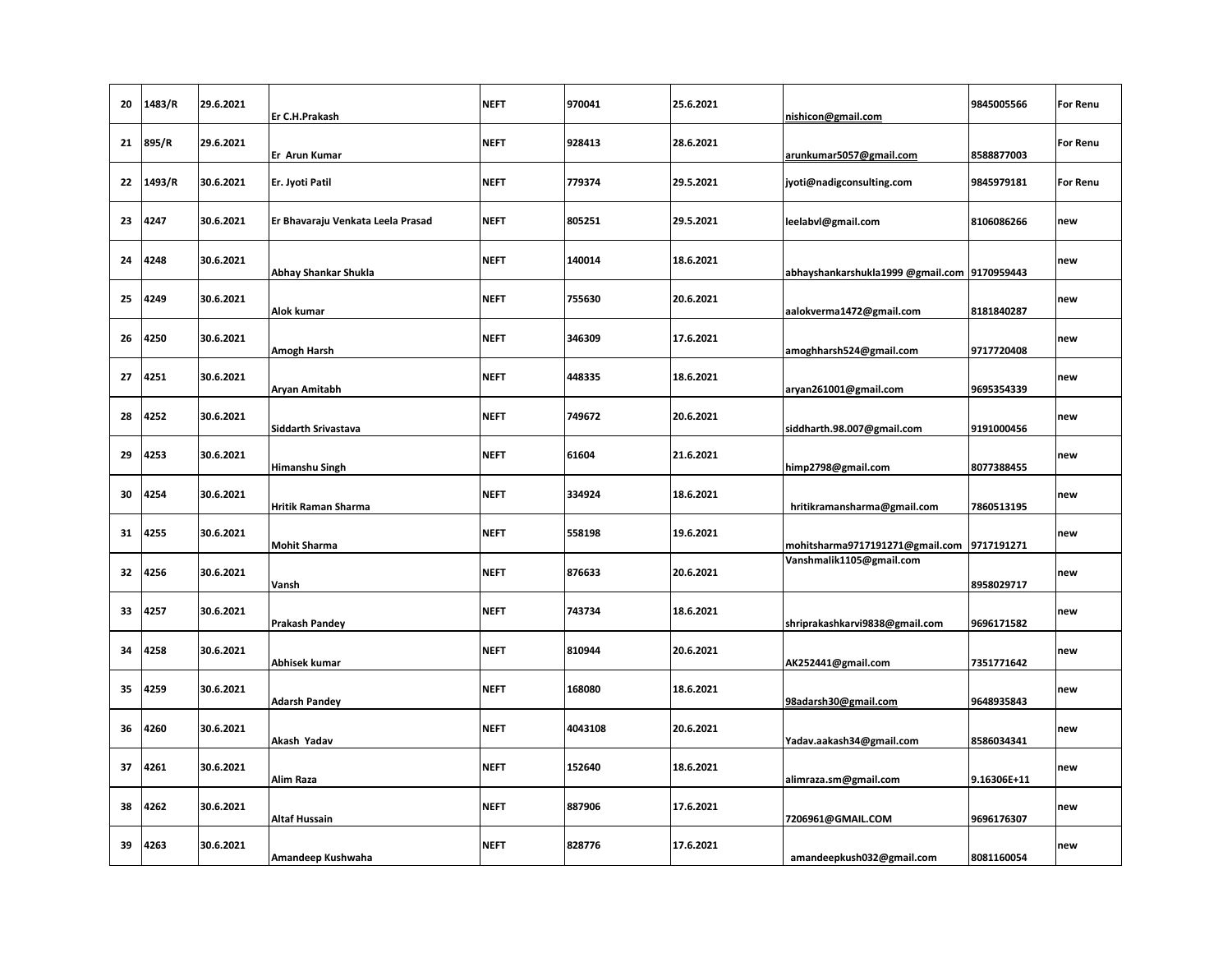| 40 | 4264 | 30.6.2021 | <b>Anurag Dubey</b>        | <b>NEFT</b> | 321800 | 18.6.2021 | anurag.dubay.95@gmail.com              | 7982415018 | new |
|----|------|-----------|----------------------------|-------------|--------|-----------|----------------------------------------|------------|-----|
| 41 | 4265 | 30.6.2021 | <b>Arun Kumar</b>          | <b>NEFT</b> | 681850 | 18.6.2021 | arunlv123456@gmail.com                 | 9696172833 | new |
| 42 | 4266 | 30.6.2021 | <b>Deepak Singh</b>        | <b>NEFT</b> | 4638   | 17.6.2021 | deepakvns787@gmail.com 9125304428      |            | new |
| 43 | 4267 | 30.6.2021 | Harsh Verma                | <b>NEFT</b> | 554173 | 18.6.2021 | hhvharshv@gmail.com                    | 9918924931 | new |
| 44 | 4268 | 30.6.2021 | <b>Vikas Patel</b>         | <b>NEFT</b> | 568706 | 18.6.2021 | vikas.p1998@gmail.com                  | 7071101072 | new |
| 45 | 4269 | 30.6.2021 | <b>Prabhat Kaushik</b>     | <b>NEFT</b> | 813145 | 18.6.2021 | P.kaushik9917@gmail.com                | 7060635808 | new |
| 46 | 4270 | 30.6.2021 | Hrishikesh                 | <b>NEFT</b> | 791012 | 19.6.2021 | h r i s h i asnptel29@gmail.com        | 9958081396 | new |
| 47 | 4271 | 30.6.2021 | Jitendra Sharma            | <b>NEFT</b> | 430461 | 19.6.2021 | JITENDRASHARMASHARMA12345@GM8802158107 |            | new |
| 48 | 4272 | 30.6.2021 | <b>Mohd Anwar</b>          | <b>NEFT</b> | 450843 | 19.6.2021 | anwarjmi360@gmail.com                  | 7982579618 | new |
| 49 | 4273 | 30.6.2021 | <b>Mohd Hussain</b>        | <b>NEFT</b> | 415089 | 19.6.2021 | Husainmohd022@gmail.com                | 7905412579 | new |
| 50 | 4274 | 30.6.2021 | Mritunjaya                 | <b>NEFT</b> | 810174 | 20.6.2021 | mritunjay200005@gmail.com              | 9717625605 | new |
| 51 | 4275 | 30.6.2021 | <b>Nakul Loomba</b>        | <b>NEFT</b> | 918095 | 17.6.2021 |                                        |            | new |
| 52 | 4276 | 30.6.2021 | <b>Navin Singh</b>         | <b>NEFT</b> | 266863 | 18.6.2021 | Naveensngh265@gmail.com                | 7800781822 | new |
| 53 | 4277 | 30.6.2021 | Nipendra Tiwari            | <b>NEFT</b> | 146361 | 19.6.2021 | Tiwarinipendra07@gmail.com             | 7763079553 | new |
| 54 | 4278 | 30.6.2021 | <b>Nishant Kumar Singh</b> | <b>NEFT</b> | 620976 | 19.6.2021 | nishantkumarsingh50@gmail.com          | 8958855487 | new |
| 55 | 4279 | 30.6.2021 | <b>Nitin Kumar</b>         | <b>NEFT</b> | 658476 | 19.6.2021 | rithoryanitin@gmail.com                | 8006816751 | new |
| 56 | 4280 | 30.6.2021 | Praduman Tiwari            | <b>NEFT</b> | 222158 | 19.6.2021 | praduman.t111@gmail.com                | 9936163941 | new |
| 57 | 4281 | 30.6.2021 | Pragya Singh               | <b>NEFT</b> | 513697 | 20.6.2021 | pragyasinghme@gmail.com                | 6388602745 | new |
| 58 | 4282 | 30.6.2021 | Rastrya Kunwar Singh       | <b>NEFT</b> | 180116 | 20.6.2021 | Rashtrakunwarsingh79@gmail.com         | 8429089747 | new |
| 59 | 4283 | 30.6.2021 | Sakshi Mishra              | <b>NEFT</b> | 476849 | 19.6.2021 | Sakshimishra818@gmail.com              | 6387132509 | new |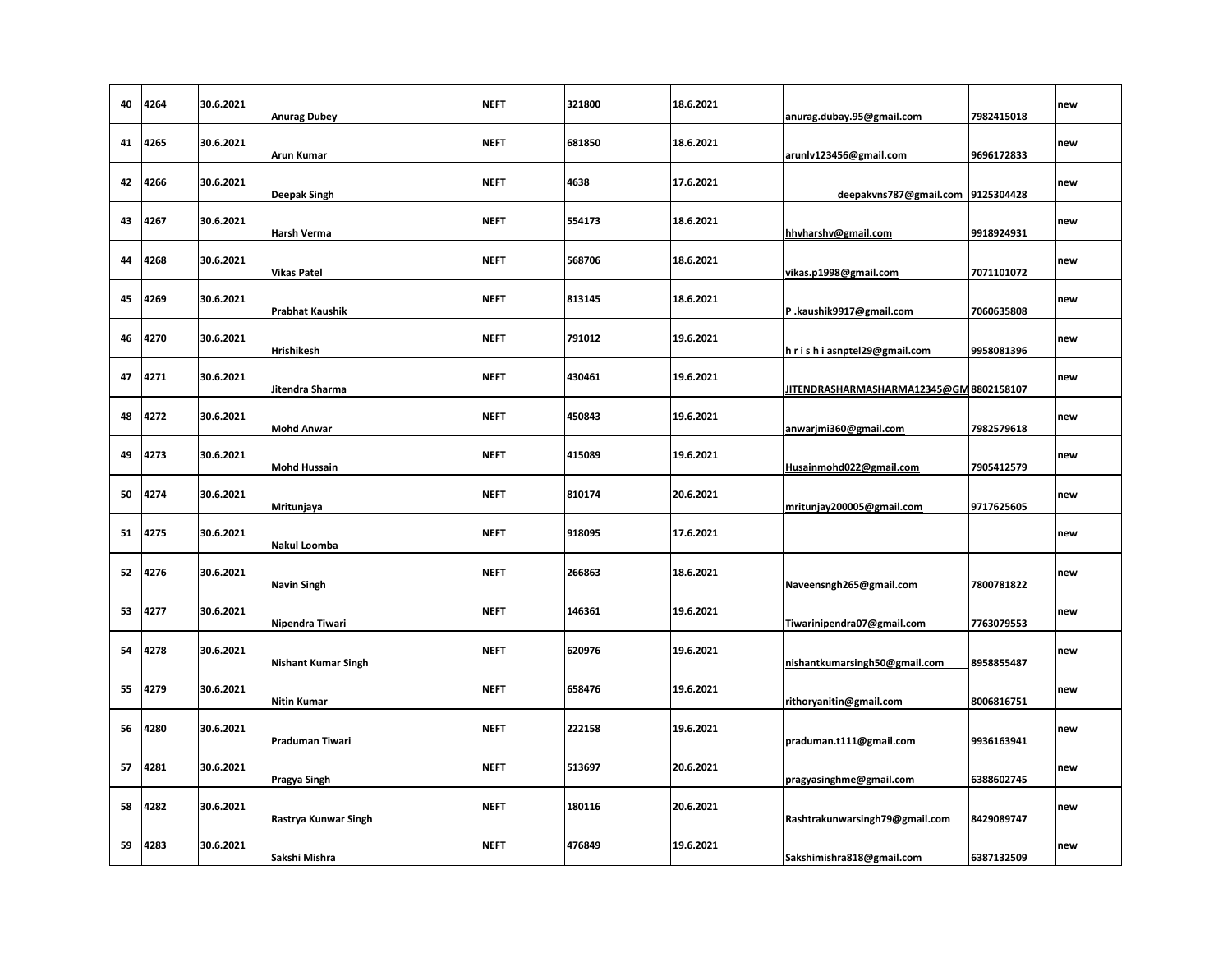| 60 | 4284   | 30.6.2021 | Sidharth Khurana             | <b>NEFT</b> | 534061  | 20.6.2021 | siddkhurana9@gmail.com          | 9643968454 | new        |
|----|--------|-----------|------------------------------|-------------|---------|-----------|---------------------------------|------------|------------|
| 61 | 4285   | 30.6.2021 | Sanjeet Yadav                | <b>NEFT</b> | 398140  | 17.6.2021 | sanjeetyadav18gzp@gmail.com     | 6394958040 | new        |
| 62 | 4286   | 30.6.2021 | Pravesh Srivastava           | <b>NEFT</b> | 489816  | 19.6.2021 | praveshsrivastava03 @ gmail.com | 7408611933 | new        |
| 63 | 4287   | 30.6.2021 | Priyanshu Singh              | <b>NEFT</b> | 61785   | 20.6.2021 | Priyanshu.singhh16@gmail.com    | 8006216203 | new        |
| 64 | 4288   | 30.6.2021 | Kritika Yadav                | <b>NEFT</b> | 513924  | 20.6.2021 | ktkyadav07@gmail.com            | 8004664922 | new        |
| 65 | 4289   | 30.6.2021 | Subhi Dixit                  | <b>NEFT</b> | 818914  | 20.6.2021 | Shubhidixit199@gmail.com        | 8115254747 | new        |
| 66 | 4290   | 30.6.2021 | Vaishnavi                    | <b>NEFT</b> | 387191  | 20.6.2021 | Vaishnavi14601@gmail.com        | 8318584624 | new        |
| 67 | 4291   | 30.6.2021 | <b>Vivek Singh</b>           | <b>NEFT</b> | 966255  | 18.6.2021 | vivekaSingh9805@gmail.com       | 9304818636 | new        |
| 68 | 4292   | 30.6.2021 | Pragya Gupta                 | <b>NEFT</b> | 787803  | 20.6.2021 | pragyaramjanki422@gmail.com     | 7355353317 | new        |
| 69 | 4293   | 30.6.2021 | <b>Mudit Bhatnagar</b>       | <b>NEFT</b> | 189223  | 20.6.2021 | muditkumarbhatnagar@gmail.com   | 9634080134 | new        |
| 70 | 4294   | 30.6.2021 | Aman Karwal                  | <b>NEFT</b> | 684393  | 17.6.2021 | amankarwal000@gmail.com         | 8273055675 | new        |
| 71 | 4295   | 30.6.2021 | Kapil Kumar                  | <b>NEFT</b> | 871390  | 20.6.2021 | kumarkapil404@gmail.com         | 9958488861 | new        |
| 72 | 4296   | 30.6.2021 | Naveen Kumar Jha             | <b>NEFT</b> | 623855  | 22.6.2021 | navinjha@jssaten.ac.in          | 9313997366 | new        |
| 73 | 4297   | 30.6.2021 | <b>Neelam Khandelwal</b>     | <b>NEFT</b> | 3520011 | 22.6.2021 | neelamkhandelwal@jssaten.ac.in  | 9650997585 | new        |
| 74 | 4298   | 30.6.2021 | <b>Shardul Kumar Rai</b>     | <b>NEFT</b> | 5223    | 19.6.2021 | shardulrai1996@gmail.com        | 8423333771 | new        |
| 75 | 225/R  | 5.7.2021  | Er. Ilanchezhian V.          | <b>NEFT</b> | 743076  | 26.6.2021 | vichezhian@gmail.com            | 9443551212 | Renew      |
| 76 | 1064/R | 5.7.2021  | Er Rameshwer Sharma          | <b>SBI</b>  | 425795  | 25.6.2021 | excell_v@yahoo.com              | 9869022145 | Renew      |
| 77 | 140/R  | 6.7.2021  | Er Manohar Obla balakrishnan | <b>NEFT</b> | 25582   | 29.6.2021 | obmano@gmail.com                | 9486374988 | Renew      |
| 78 | 184/R  | 6.7.2021  | Er Ajit Kumar Obla Manohar   | <b>NEFT</b> | 25754   | 29.6.2021 | civilajit@gmail.com             | 9500091184 | Renew      |
| 79 | 4299   | 8.7.2021  | Sachin Mreshwar Deshkar      | <b>NEFT</b> | 7046212 | 6.9.2021  | deshkarsech1975@gmail.com       | 7045530639 | <b>New</b> |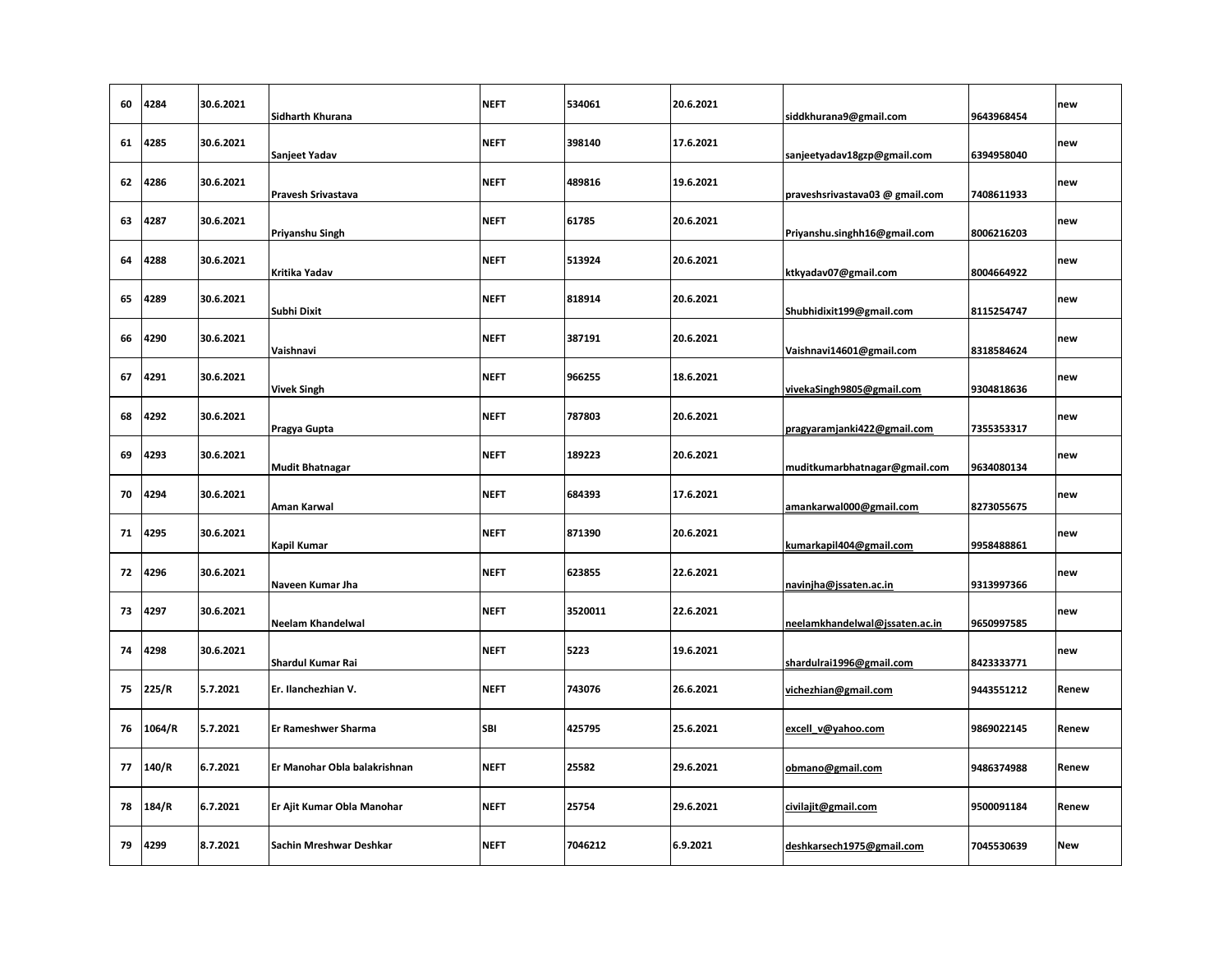| 80 | 4300   | 8.7.2021  | <b>Naveen Chitravel</b>                    | <b>NEFT</b>              | 7046212 | 6.9.2021  | naveencssg@gmail.com                                      | 9930999074                | <b>New</b> |
|----|--------|-----------|--------------------------------------------|--------------------------|---------|-----------|-----------------------------------------------------------|---------------------------|------------|
| 81 | 4301   | 8.7.2021  | <b>Gunesh Vijay Sawant</b>                 | <b>NEFT</b>              | 7046212 | 6.9.2021  | guneshsawant@gmail.com                                    | 9820441916                | <b>New</b> |
| 82 | 4302   | 8.7.2021  | <b>Hari Vemireddy</b>                      | <b>NEFT</b>              | 7046212 | 6.9.2021  | hari.iitbbs@gmail.com                                     | 8879798662                | <b>New</b> |
| 83 | 4303   | 8.7.2021  | Md. Hasnainkhan Mohammadfarukkhan Pat NEFT |                          | 7046212 | 6.9.2021  | Khan.pathan786@yahoo.com                                  | 9099999386                | <b>New</b> |
| 84 | 4304   | 8.7.2021  | <b>Soubhik Das</b>                         | <b>NEFT</b>              | 7046212 | 6.9.2021  | soubhikju.das@gmail.com                                   | 8767907042                | <b>New</b> |
| 85 | 4305   | 8.7.2021  | <b>Nishant Suresh Khandelwal</b>           | <b>NEFT</b>              | 7046212 | 6.9.2021  | nishant91191@gmail.com                                    | 9428881522                | <b>New</b> |
| 86 | 4306   | 8.7.2021  | Arindam Bhakta                             | <b>NEFT</b>              | 7046212 | 6.9.2021  | bhaktaarindam55@gmail.com                                 | 9774488135                | <b>New</b> |
| 87 | 4307   | 8.7.2021  | Dishant Dipakkumar Salot                   | <b>NEFT</b>              | 7046212 | 6.9.2021  | dishantsalot@gmail.com                                    | 9638625618                | <b>New</b> |
| 88 | 4308   | 8.7.2021  | <b>Siddhant Gupta</b>                      | <b>NEFT</b>              | 7046212 | 6.9.2021  | guptasiddhant007@gmail.com                                | 9508599637                | <b>New</b> |
| 89 | 4309   | 8.7.2021  | Animesh Jagdish Paliwal                    | <b>NEFT</b>              | 7046212 | 6.9.2021  |                                                           |                           | <b>New</b> |
| 90 | 4310   | 8.7.2021  | <b>Er Amit Kumar</b>                       | <b>NEFT</b>              | 376591  | 1.6.2021  | amitkumar361042@gmail.com                                 | 8383061573                | <b>New</b> |
| 91 | 4311   | 8.7.2021  | <b>Er Bipin Kumar</b>                      | <b>NEFT</b>              | 376591  | 1.6.2021  | bipin_civil@rediffmail.com                                | 9507563171                | <b>New</b> |
| 92 | 4312   | 8.7.2021  | Er. Rajesh Kumar                           | <b>NEFT</b>              | 376591  | 1.6.2021  | rk168818@gmail.com                                        | 6000911772                | <b>New</b> |
| 93 | 4313   | 8.7.2021  | <b>Er Sonu Kumar</b>                       | <b>NEFT</b>              | 376591  | 1.6.2021  | sonukashyap9631@gmail.com                                 | 9304977937                | <b>New</b> |
| 94 | 4314   | 8.7.2021  | <b>Er. Vinay Singh</b>                     | <b>NEFT</b>              | 376591  | 1.6.2021  | vinayeiel@gmail.com                                       | 9871013239                | <b>New</b> |
| 95 | 179/R  | 12.7.2021 | Er Srinivasan B.                           | Neft                     | 1025614 | 30.6.2021 | trbuvsrini@gmail.com                                      | 9751023545                | Renew      |
| 96 | 1671/R | 12.7.2021 | Dr.Chandrasekhar Morampudi                 | <b>nEFT</b>              | 935473  | 25.6.2021 | mcindiahyd.mc@gmail.com                                   | 9440064449,<br>9441886520 | Renew      |
| 97 | 4315   | 13.7.2021 | Er Prakash Sadashiv Medhekar               | Neft                     | 25911   | 1.7.2021  | prakash.5956@gmail.com                                    | 9881887912                | <b>New</b> |
| 98 | 952/R  | 13.7.2021 | Er.Subhash Devidas Pathak                  | Adjust from 10%<br>shair |         |           | sdpathak2@yahoo.in                                        | 9860259086                | Renew      |
| 99 | 1466/R | 16.7.2021 | Er. Gangadhara H M Gowda                   | <b>NEFT</b>              | 8608498 | 25.6.2021 | gangadhara.k01@gmail.com,<br>pushkaradesigndesk@gmail.com | 7090739046                | Renew      |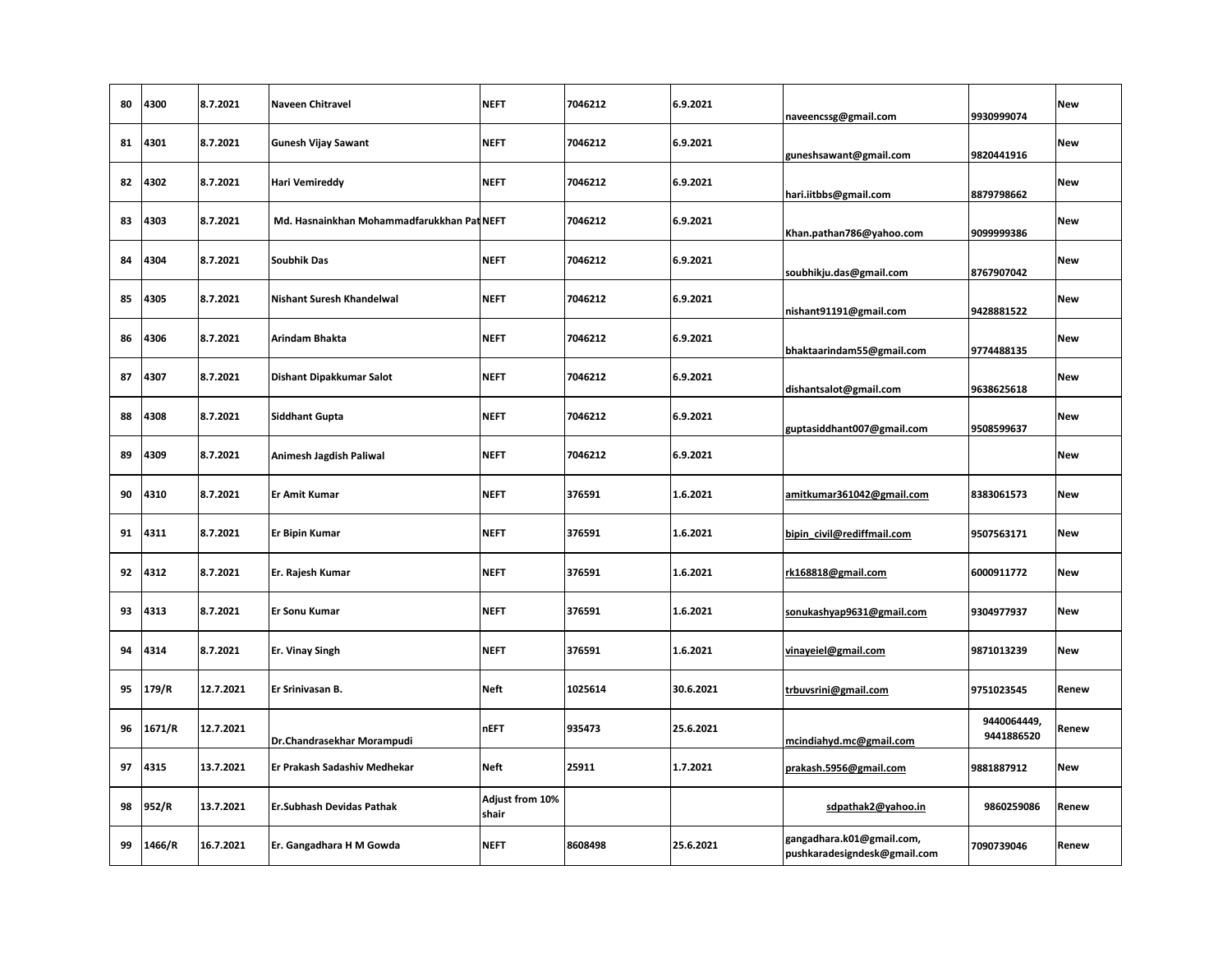| 100 | 4316       | 16.7.2021 | Er Arindam Avantash       | <b>NEFT</b> | 2705025          | 11.7.2021 | a.avantash@gmail.com,<br>arindam@bodhisatta.co.in | 9431224657                       | <b>New</b> |
|-----|------------|-----------|---------------------------|-------------|------------------|-----------|---------------------------------------------------|----------------------------------|------------|
| 101 | 3630/R     | 16.7.2021 | Er. Anahat Vikram         | <b>NEFT</b> | 3354021          | 13.7.2021 | anahatvikram6102@gmail.com                        | 9472811799                       | Renew      |
| 102 | 4317       | 16.7.2021 | Dr. Sowmya K. B.          | <b>NEFT</b> | 793173           | 2.7.2021  | kb.sowmya@gmail.com                               | 9964319855                       | <b>New</b> |
| 103 | 4318       | 13.7.2021 | Er Pal Singh Mittal       | <b>NEFT</b> | 427640           | 13.7.2021 | cpbpl1996@gmail.com                               | 9818432646                       | <b>New</b> |
| 104 | 4319       | 13.7.2021 | Er Bal Krishna Bhatia     | <b>NEFT</b> | 427640           | 13.7.2021 | cpbpl1996@gmail.com                               | 8860054754                       | <b>New</b> |
| 105 | 4320       | 13.7.2021 | Er Vijay Kumar Gupta      | <b>NEFT</b> | 427640           | 13.7.2021 | vkgupta1234@gmail.com                             | 9587695000                       | <b>New</b> |
| 106 | 4321       | 13.7.2021 | Er Sahil Kaushik          | <b>NEFT</b> | 427640           | 13.7.2021 | cpbpl1996@gmail.com                               | 8950505256                       | <b>New</b> |
| 107 | 4322       | 15.7.2021 | Er. MUTHU KRISHNAN P      | <b>NEFT</b> | SBIN421195927551 | 15.7.2021 | krishnan.p@eil.co.in                              | 9789645587                       | <b>New</b> |
| 108 | 4323       | 15.7.2021 | Mr. PRIYANK Kumar Shah    | <b>NEFT</b> | 4010423          | 15.7.2021 | pjshahcr7@gmail.com                               | 9601631075                       | <b>New</b> |
| 109 | 4324       | 15.7.2021 | Er. Sukrityranjan Samanta | <b>nEFT</b> | 451385           | 15.7.2021 | sukrity.ranjan@gmail.com                          | 7587308861                       | <b>New</b> |
| 110 | 4325       | 8.7.2021  | Mr. Rahul singh           | <b>NEFT</b> | 588567           | 8.7.2021  | singhrahulsr13@gmail.com                          | 8587042660                       | <b>New</b> |
|     | 111 4326   | 15.7.2021 | Er. PALANIVEL KANDASAMY   | <b>nEFT</b> | 844620           | 15.7.2021 | kkpalaniraj@gmail.com                             | 9677634517                       | <b>New</b> |
| 112 | 4327       | 16.7.2021 | Er. Nishant Joshi         | neFT        | 955071           | 16.7.2021 | Nishant201@gmail.com                              | 9029307223                       | <b>New</b> |
|     | 113 1517/R | 30.6.2021 | Er. Prasanna K.           | neft        | 472923           | 30.6.2021 | prasanna@enstrectura.com                          | 9483426726                       | Renew      |
| 114 | 4328       | 26.7.2021 | RAMNATH BALKRISHNA Bhat   | Neft        | 469297           | 26.7.2021 | ramnath1971@hotmail.com                           | 9890451127                       | <b>New</b> |
|     | 115 868/R  | 29.6.2021 | Er. KUMARAN P             | neft        | 444783           | 29.6.2021 | vip@live.in                                       | 98945-61757                      | Renew      |
| 116 | 4329       | 29.7.2021 | <b>Er S G Ashok Kumar</b> | <b>NEFT</b> | 251794           | 29.7.2021 | ashok@cmti.co.in                                  | 8884422697                       | <b>New</b> |
| 117 | 4330       | 30.7.2021 | Er.SURESH.B.RAMAIAH       | <b>nEFT</b> | 476634           | 30.7.2021 | abhee.pmc@gmail.com                               | 98867-46194 off-<br>080-29778215 | <b>New</b> |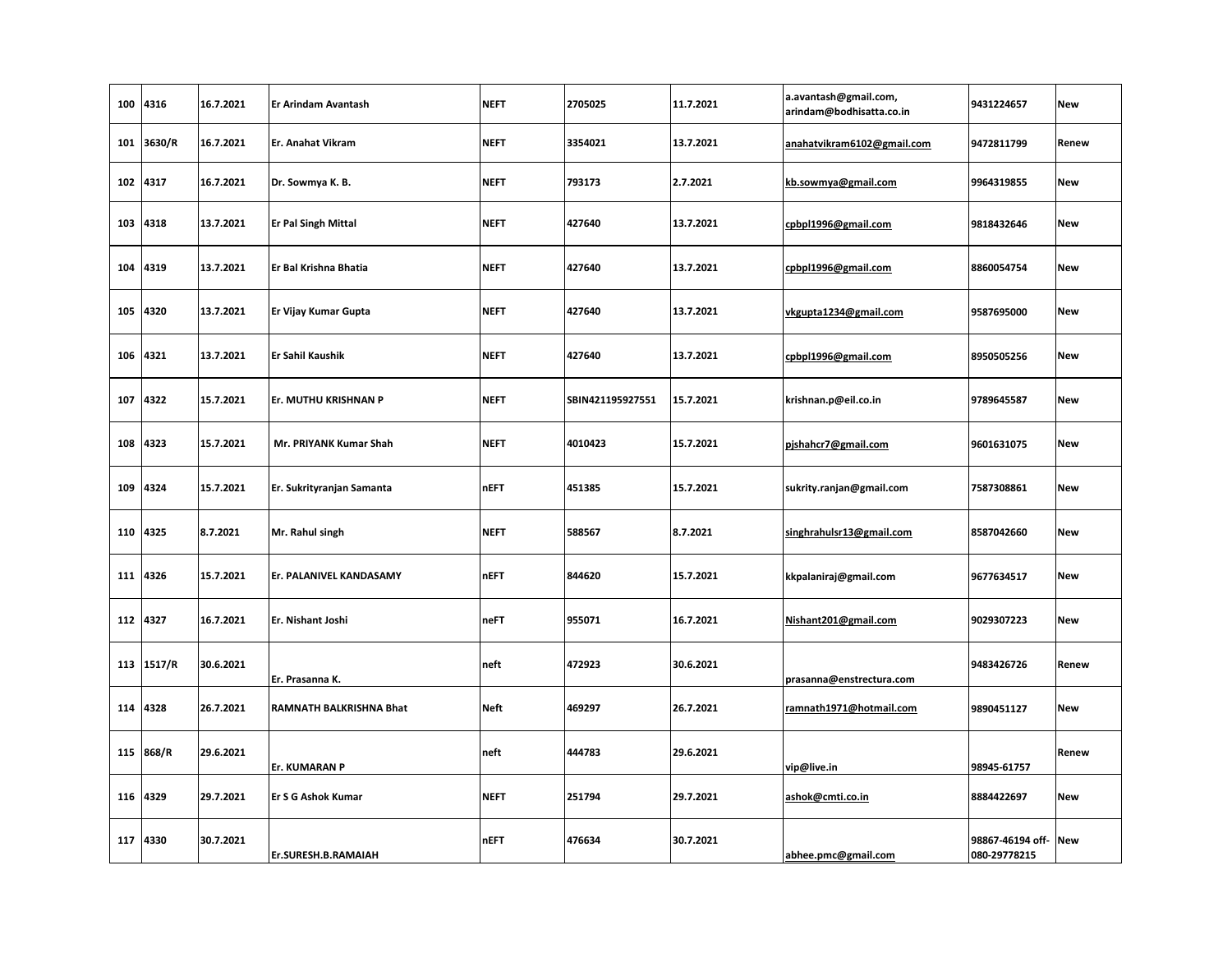| 118 | 4331       | 29.7.2021 | Er Sanket Suresh Kangralkar Desai     | <b>nEFT</b> | 40149381 | 29.7.2021 | sanket23desai@gmail.com    | 7929691344 | <b>New</b> |
|-----|------------|-----------|---------------------------------------|-------------|----------|-----------|----------------------------|------------|------------|
| 119 | 4332       | 30.7.2021 | Er VIKRAM MODUR BASAVARAJ             | neFT        | 857886   | 30.7.2021 | vikrampalegar@gmail.com    | 9886447988 | new        |
| 120 | 4333       | 6.8.2021  | Er Prakash Shripal Kudche             | <b>NEFT</b> | 865883   | 3.8.2021  | pkudche30@gmail.com        | 9970159428 | new        |
| 121 | 4334       | 6.8.2021  | Er Avijit Mitra                       | <b>nEFT</b> | 204802   | 5.8.2021  | avijitmitra11@gmail.com    | 8017942829 | new        |
| 122 | 1486/R     | 10.8.2021 | Er K R. Garudadhwajan                 | neft        | 478839   | 6.8.2021  | dhwajan@gmail.com          | 9845236373 | Renew      |
| 123 | 4335       | 13.8.2021 | Er. Shuvam Shingh                     | neFT        | 714782   | 13.8.2021 | shuvam.shingh079@gmail.com | 7408167415 | new        |
| 124 | 4336       | 13.8.2021 | Er. Bibek Singh                       | <b>nEFT</b> | 738538   | 13.8.2021 | bibeksingh479@gmail.com    | 7004278622 | new        |
| 125 | 2650/R     | 13.8.2021 | Er. Kuduvalli Ramaswami Krishnamurthy | neFT        | 598638   | 7.8.2021  | krishna0305@yahoo.com      | 9845203389 | Renew      |
|     | 126 2332/R | 13.8.2021 | Er. Lognathen Swamiappan              | neFT        | 464784   | 7.8.2021  | consultsdc@gmail.com       | 9381046100 | Renew      |
| 127 | 4337       | 17.8.2021 | Er. Nadeem Akbar Najar                | neft        | 515790   | 5.8.2021  | nadeemceng@gmail.com       |            | new        |
| 128 | 4338       | 17.8.2021 | Er. Senthilnathan N.                  | <b>NEFT</b> | 562025   | 16.8.2021 | senthilnathan.na@gmail.com | 9600089549 | new        |
| 129 | 4339       | 17.8.2021 | Er. Dhowlath Khan                     | <b>SBI</b>  | 911752   | 13.8.2021 | khan.dhowlath@gmail.com    | 9894060863 | new        |
|     | 130 918/R  | 20.8.2021 | Er. Laxmikant Bindumadhav Umarji      | PNB         | 590894   | 2.8.2021  | laxmikantumarji@gmail.com  | 9820087948 | Renew      |
| 131 | 2650/R     | 20.8.2021 | Er Kuduvalli Ramaswami Krishnamurthy  | <b>NEFT</b> | 598638   | 7.8.2021  | krishna0305@yahoo.com      | 9845203389 | Renew      |
| 132 | 4340       | 21.8.2021 | Rajan K                               | <b>nEFT</b> | 1975     | 21.8.2021 | hr@monarchindia.net        | 9600992032 | new        |
| 133 | 4341       | 21.8.2021 | Venkatesh Kumar V                     | <b>nEFT</b> | 1975     | 21.8.2021 | hr@monarchindia.net        | 9600992032 | new        |
| 134 | 4342       | 21.8.2021 | Senthil Kumar T                       | <b>nEFT</b> | 1975     | 21.8.2021 | hr@monarchindia.net        | 9600992032 | new        |
| 135 | 4343       | 21.8.2021 | Venkatesan S                          | <b>nEFT</b> | 1975     | 21.8.2021 | hr@monarchindia.net        | 9600992032 | new        |
| 136 | 4344       | 21.8.2021 | Rajeshwaran S                         | <b>nEFT</b> | 1975     | 21.8.2021 | hr@monarchindia.net        | 9600992032 | new        |